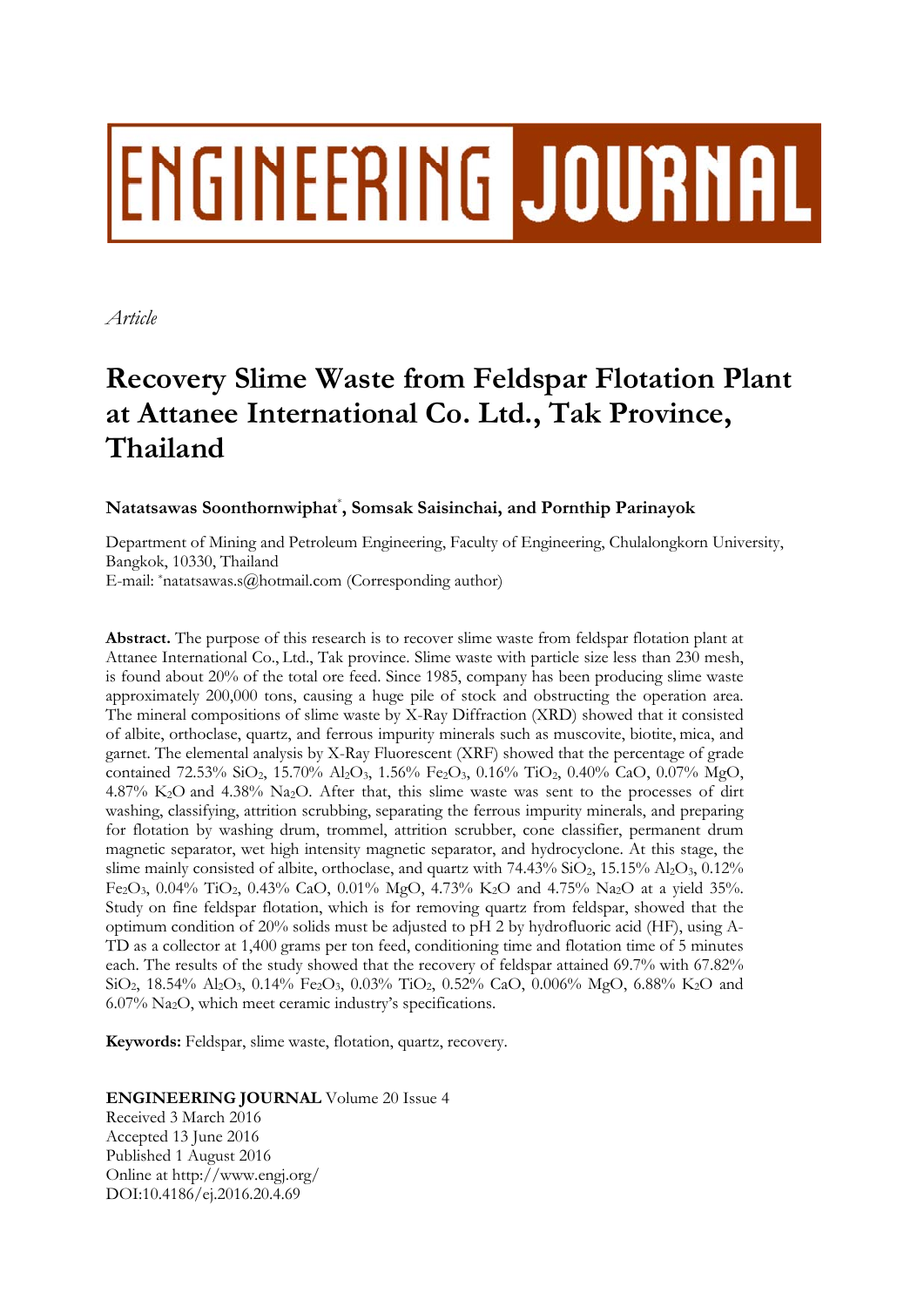#### **1. Introduction**

Feldspar is an important raw material for ceramic, glass, pottery, plastics, rubber, paint, electrical wire and glazing industries. The demand of feldspar has been continuously increased particularly on ceramic and glass industries due to its alumina and alkaline contents. Feldspar, a fluxing agent and glass matrix, does not only enhance the transparency of products, but also reduces the melting temperature. As a result, the energy consumption during ceramic and glass manufacturing can be reduced by using feldspar [1, 2].

Feldspar is generally found under a large variety of geological conditions which is more widespread than other mineral group in the earth crust. The mineralogical composition of feldspar minerals can be expressed in terms of the ternary system: albite is sodium rich feldspar, having an empirical formula of NaAlSi<sub>3</sub>O<sub>8</sub>, orthoclase and anorthite are potassium and calcium rich feldspar which are having an empirical formula  $KAISi<sub>3</sub>O<sub>8</sub>$  and  $CaAI<sub>2</sub>Si<sub>2</sub>O<sub>8</sub>$  respectively. Chemically, feldspar is a group of aluminosilicate minerals containing sodium, iron, titanium, potassium, calcium, magnesium or the combination of these elements [3, 4].

In Thailand, feldspar deposits can be found in many provinces such as Tak, Nakhonsithammarat, Ratchaburi, Kanchanaburi, Uthaithani, Chiangmai, Lumphun and Sukothai. Attanee International Co., Ltd. is one of feldspar producers in Tak area that produces feldspar from the pegmatite veins. Naturally, feldspar deposit in this area is both of sodium and potassium feldspars with other impurities such as quartz, muscovite, biotite, garnet and other minerals containing iron compound. In general, the feldspar are saleable, either with or without simple processing: however, the quality of feldspar can be upgraded by applying conventional concentration techniques, i.e. magnetic separation and flotation [5, 6]. Several studies were conducted to improve feldspar's specifications to meet the requirement of ceramic industries [1, 3, 8-11]. It is suggested that the specifications of feldspar in ceramic and glass industries are  $\langle 70\% \text{ SiO}_2 \rangle \ge 17\%$  $Al_2O_3$ , < 0.1% Fe<sub>2</sub>O<sub>3</sub>, with > 5% of both K<sub>2</sub>O and Na<sub>2</sub>O [7].

In this study, slime waste, fine feldspar with particle size less than 230 mesh and chemical compositions of 72.53% SiO2, 15.70% Al2O3, 1.56% Fe2O3, 0.16% TiO2, 0.40% CaO, 0.07% MgO, 4.87% K2O and 4.38% Na2O, were investigated.

# **2. Concentration Process (Main Process)**

#### **2.1. Crushing, Grinding and Magnetic Separation Processes**

Firstly, 8" feldspar run-of-mine were transported to a hopper by wheel loader, and to a primary reciprocating grizzly feeder, in order to be screened (-1") and fed into jaw crusher. Ore particles with particle size less than 1" were passed through the slots and washed the dirt off by using spiral classifier. The overflow particles from spiral classifier were sent to the sediment pool, while the underflow particles were sent to secondary reciprocating grizzly feeder to screen the ores at 10 cm. The ores larger than 10 cm were mixed with crushed ore (from jaw crusher). The ores smaller than 10 cm will be sent to another spiral classifier. The overflow particles will be sent to sediment pool, while the underflow particles will be mixed with the crushed ore (from jaw crusher). Then, all of ores that in the conveyor after jaw crusher will be fed into vibrating screen to classify size. The ores smaller than ¾" were stocked in ore bin, while the ores larger than ¾" were crushed by jaw crusher again. The flow sheet of crushing process is shown in Fig. 1.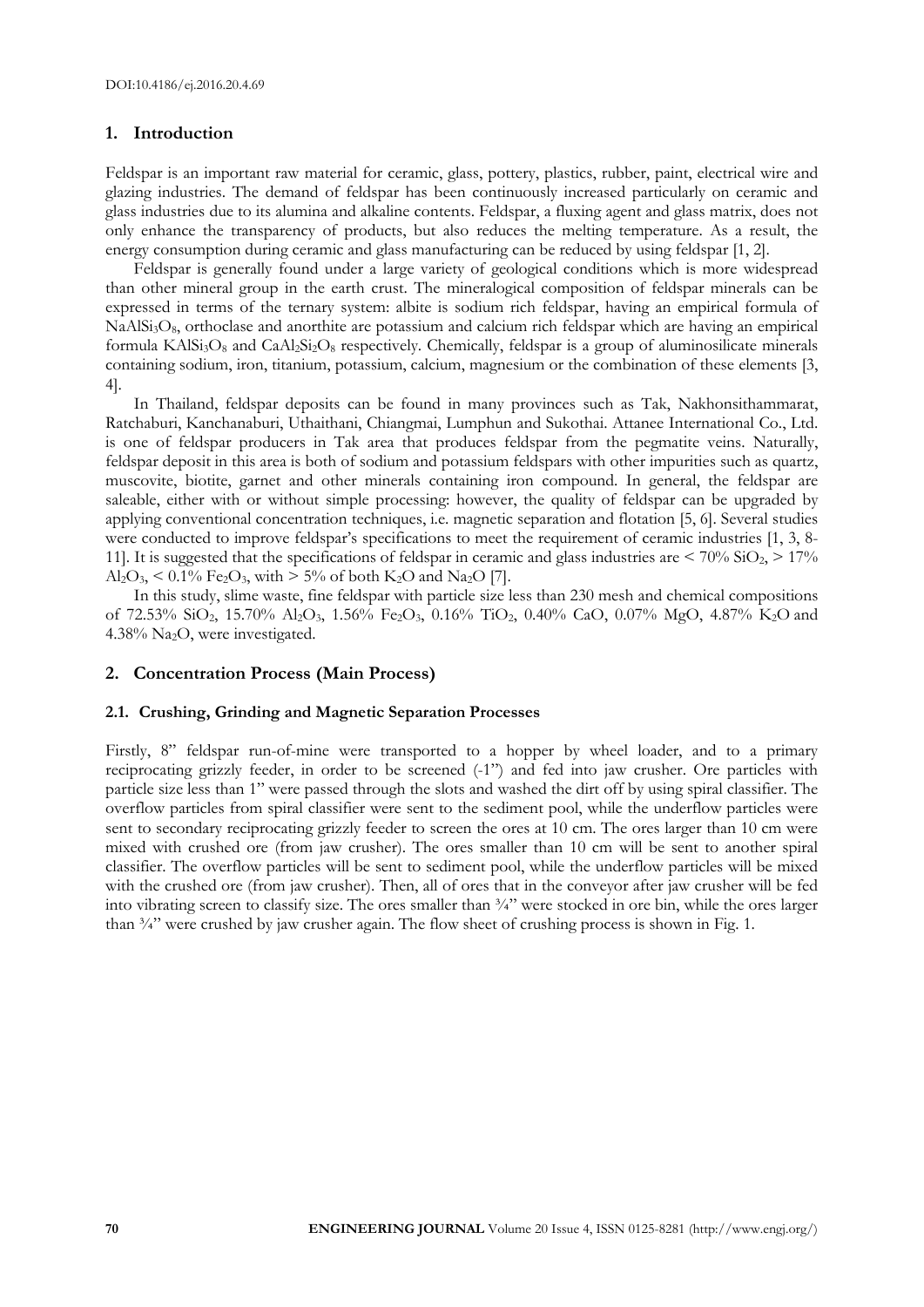

#### Fig.1. Crushing flow sheet of feldspar.

The coarse ores in the ore bin were fed into hopper and were conveyed to 4x4 and 5x8 ft ball mill. After that, the ores flowed into spiral classifier, the underflow particles were sent to re-grinded in the ball mill again. The overflow particles (smaller than 30 mesh) were sent to trommel to classify size of ore at 30 mesh. Ores larger than 30 mesh were fed into the ball mill again, while the ones smaller than 30 mesh were fed into cone thickener to discard slime that is smaller than 230 mesh in slime pool. Finally, the ores larger than 230 mesh were sent to sump by screw conveyor. The grinding flow sheet is shown in Fig. 2.

#### Remark:

- Ball mill size 4x4 ft. has fed at the rate of 2 tons/hour; use 1 spiral classifier; cone thickener will discard slime that is smaller than 230 mesh at the rate 0.4 tons/hour.
- Ball mill size 5x8 ft. has fed at the rate of 6 tons/hour; use 2 spiral classifiers; cone thickener will discard slime that is smaller than 230 mesh at the rate 1.2 tons/hour.

The slurry in the sump was pumped into 50 mesh trommel which returned oversize back to ball mill and undersize to cone classifier. Cone classifier discarded slime that is smaller than 230 mesh to the slime pool. Underflow particles were sent to attrition scrubber tank for removing surface films. After that, it passed to permanent drum magnetic separator that rejects scrap and high iron contents including mica, garnet, etc. Then, the slurry flows into 2 units of wet high intensity magnetic separator (WHIMS). Magnetic fraction flowed to spiral classifier and shaking table respectively. The non-magnetic fraction was pumped to hydrocyclone. The overflow particles were sent to sump, while the underflow particles were submitted to flotation process. The magnetic separation flow sheet is shown in Fig. 3.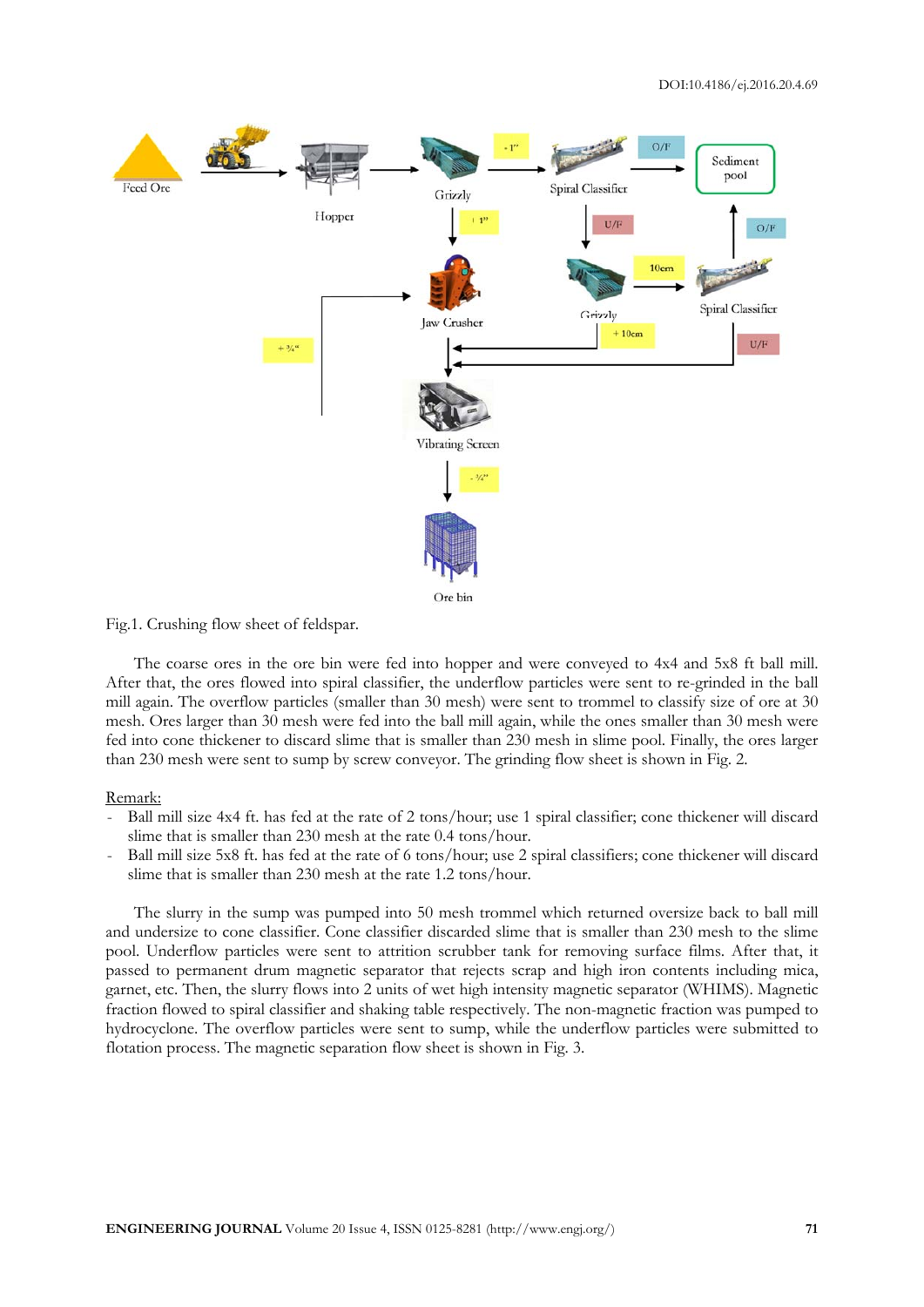

Fig.2. Grinding flow sheet of feldspar.



Fig. 3. Magnetic separation flow sheet of feldspar.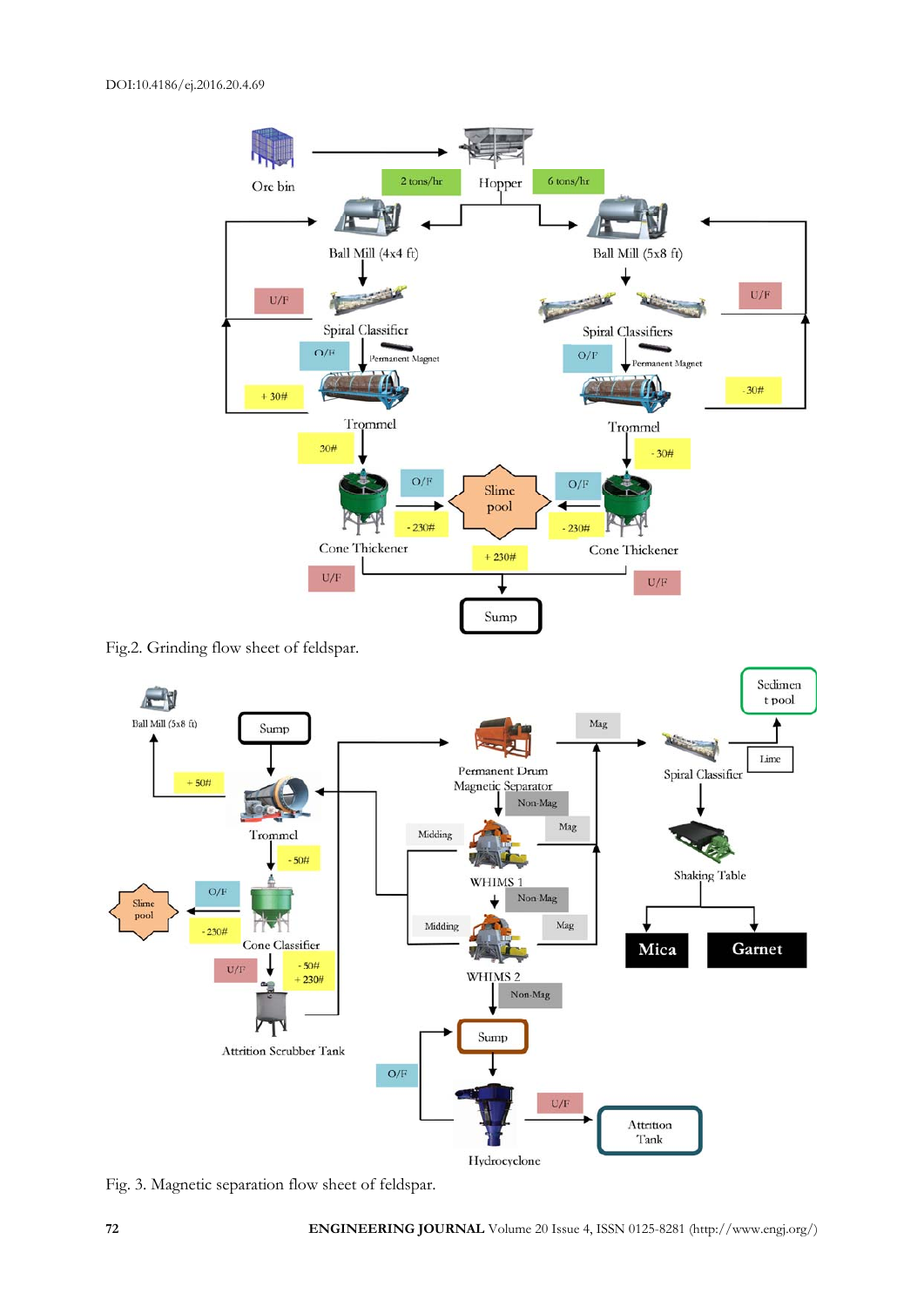#### **2.2. Flotation Process**

The underflow slurry from hydrocyclone flowed into the Spiral Classifier for dewatering. After that, the slurry was sent to conditioner tank for pH adjustment to 2 by hydrofluoric acid (HF), which is also used as a depressant. A-TD and pine oil were used as collector and frother, respectively. The latter will be added into the slurry prior feeding into the cell. The first cell (Rougher Cell), floating ore will float to the top of cell and be collected, the sinking ore from rougher cell was passed through 4 scavenger cells to recover the remaining feldspar and feed it in rougher cell. The remaining quartz flowed to fine quartz pool and underflow will flow to quartz pool as shown in Fig. 4.



Fig. 4. Feldspar flotation flow sheet.

Figure 5 shows the floating feldspar from rougher cell flows to the 3 units of attrition scrubber tank and spiral classifier. During the process, NANSA which is the reagent for cleaning the ore surface will be added, the overflow feldspar from the last Spiral Classifier will flow to fine feldspar pool and underflow feldspar will flow to feldspar pool.



Fig. 5. Feldspar flotation circuit.

**ENGINEERING JOURNAL** Volume 20 Issue 4, ISSN 0125-8281 (http://www.engj.org/) **73**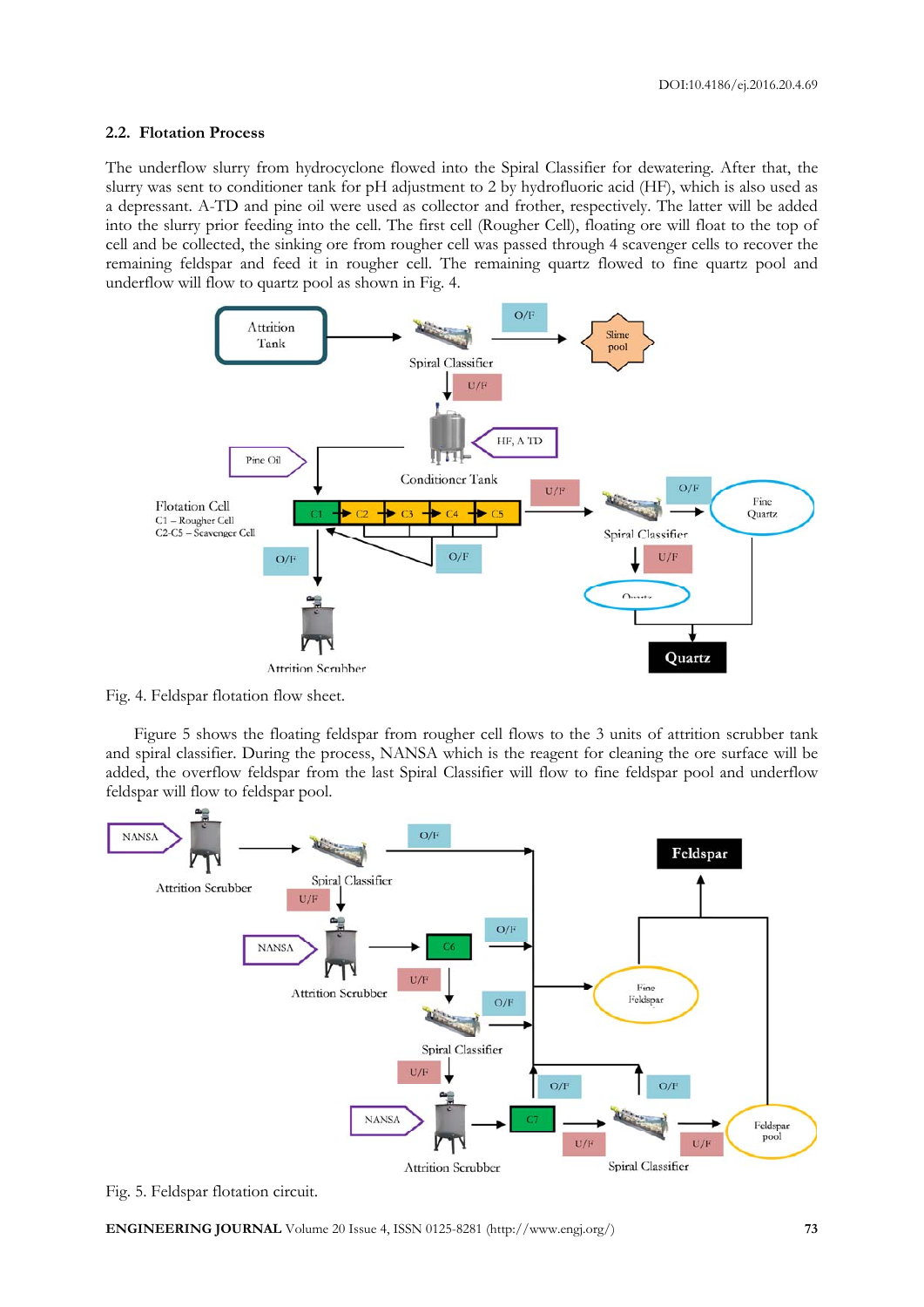# **3. Experimental**

# **3.1. Materials**

Slime waste sample used in this study was obtained from feldspar flotation plant at Attanee International Co., Ltd. It is fine feldspar which was rejected as a waste from the main processing plant. The particle size of slime is smaller than 230 mesh. The mineral compositions of this sample were investigated, in order to find an optimum condition in quartz removal flotation process and improve specification of the feldspar product. Magnetic separation will be pre-treatment prior to the flotation process in order to remove iron minerals.

# **3.2. Equipment, Procedures and Reagents**

In magnetic separation process, fine feldspar (slime) from sump was pumped to the open space for drying and fed into hopper by wheel loader. After that, slime was sent into washing drum to clean mineral and scouring. Minerals and other wastes that were larger than 5 mm, including wood and gravel etc. will be exported to the hopper waste. Ores that were smaller than 5 mm are sent into trommel for sizing. Minerals that are larger than 40 mesh will be screened out. While minerals smaller than 40 mesh will be sieved to pass cone thickener to separate clay and adjust percent of solid. Then, it will be sent to scrubber tank for cleaning mineral surface including separate agglomerate fine feldspar and will be sent to permanent drum magnetic separator to eliminate scrap. Next, the slime will be sent to 2 units of Wet High Intensity Magnetic Separator (WHIMS), magnetic fraction will be sent to shaking table to separate mica and garnet which are by products. The non-magnetic fraction will be pumped to hydrocyclone. Overflow particles which are smaller than 325 mesh and underflow which are larger than 325 mesh is sent to filter press for reduce humidity to less than 15% and lead ore to the next step that is flotation process as shown in Fig. 6.



Fig. 6. Magnetic separation flow sheet of slime.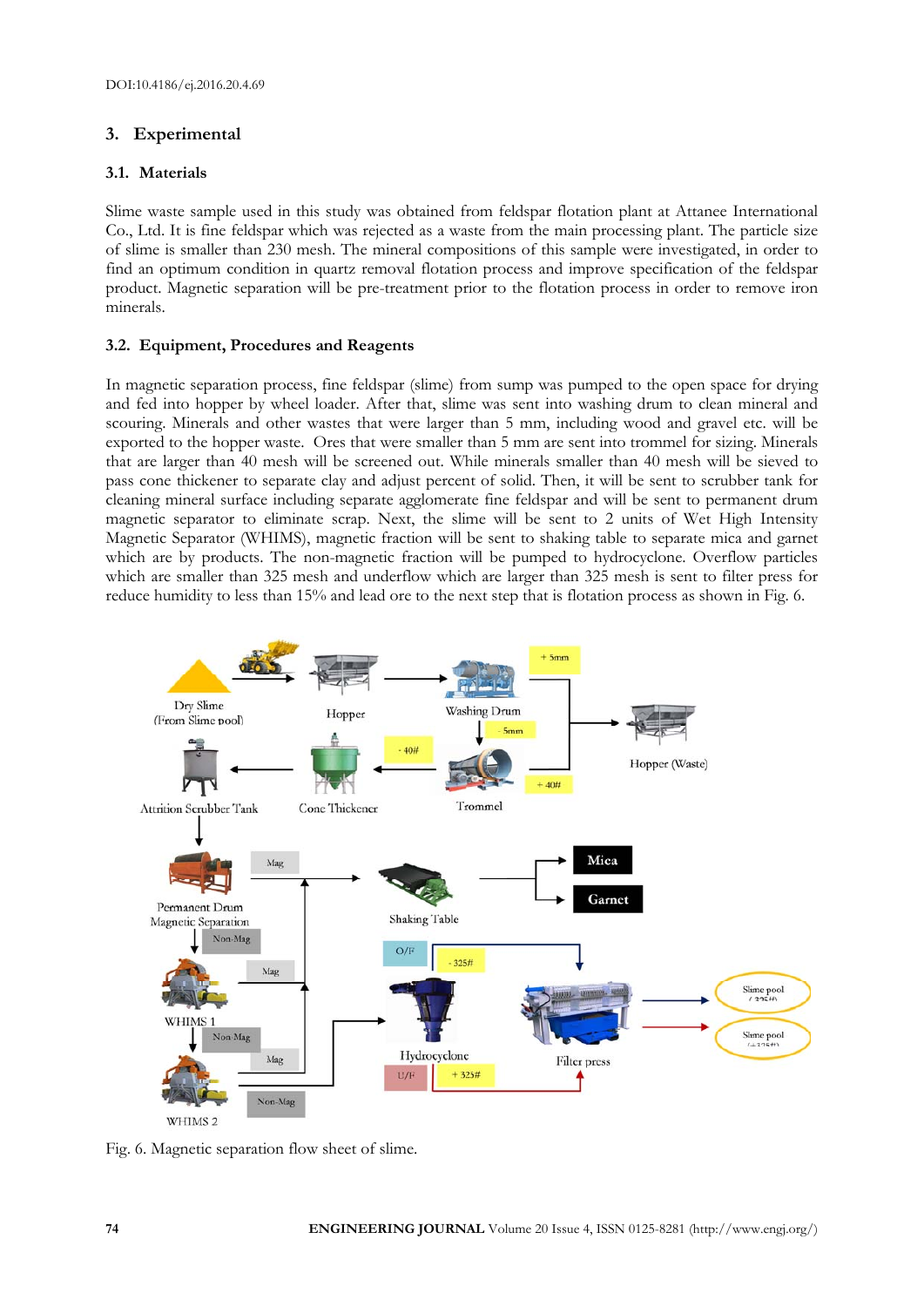# **3.3. Particle Size Distribution and Sample Characterization**

#### 3.3.1. Particle size distribution

Laboratory sieve machine was used with ascending order of sieve number (100 mesh sieve at the top and 120, 140, 170, 200, 230, 270 and 325 mesh sieve respectively). Place the pan below 325 mesh sieve. Pour the slime 200 g into top sieve and shake for 10 minutes, then weight and record the weight of each sieve.

#### 3.3.2. XRD analysis

Samples for XRD analysis were prepared by grinding the samples to minus 325 mesh and inserted into a holder with cover glass and inserted in sample changer. The samples were analyzed using an X-ray diffractometer (D8 Advance Brucker).

#### 3.3.3. XRF analysis

Samples ground to minus 325 mesh were mixed with XRF wax powder and was filled in the aluminum ring. Then, press to a pellet with hydraulic press and bring the pallet to XRF machine. An X-ray fluorescence spectroscopy (S2 Ranger EDXRF) was used for the analysis.

### **4. Results and Discussion**

### **4.1. Particle Size Distribution and Sample Characterization of Slime**

Mean size (d50) was around 45  $\mu$ m (325 mesh) and the amount of 45  $\mu$ m particles was about 70% by mass. A plot of cumulative  $\%$  passing versus particle size ( $\mu$ m) is shown in Fig. 7. The XRD pattern and chemical analysis, which is analyzed by XRF machine, of sample are shown in Fig. 8. and Table 1., respectively. It showed that the main gangue minerals were silicate minerals which consisted of quartz, albite, orthoclase and ferrous impurity minerals such as muscovite, biotite, mica and garnet. The contents in slime comprised mostly of  $SiO<sub>2</sub>$  and  $Al<sub>2</sub>O<sub>3</sub>$  and amounts to about 90%.

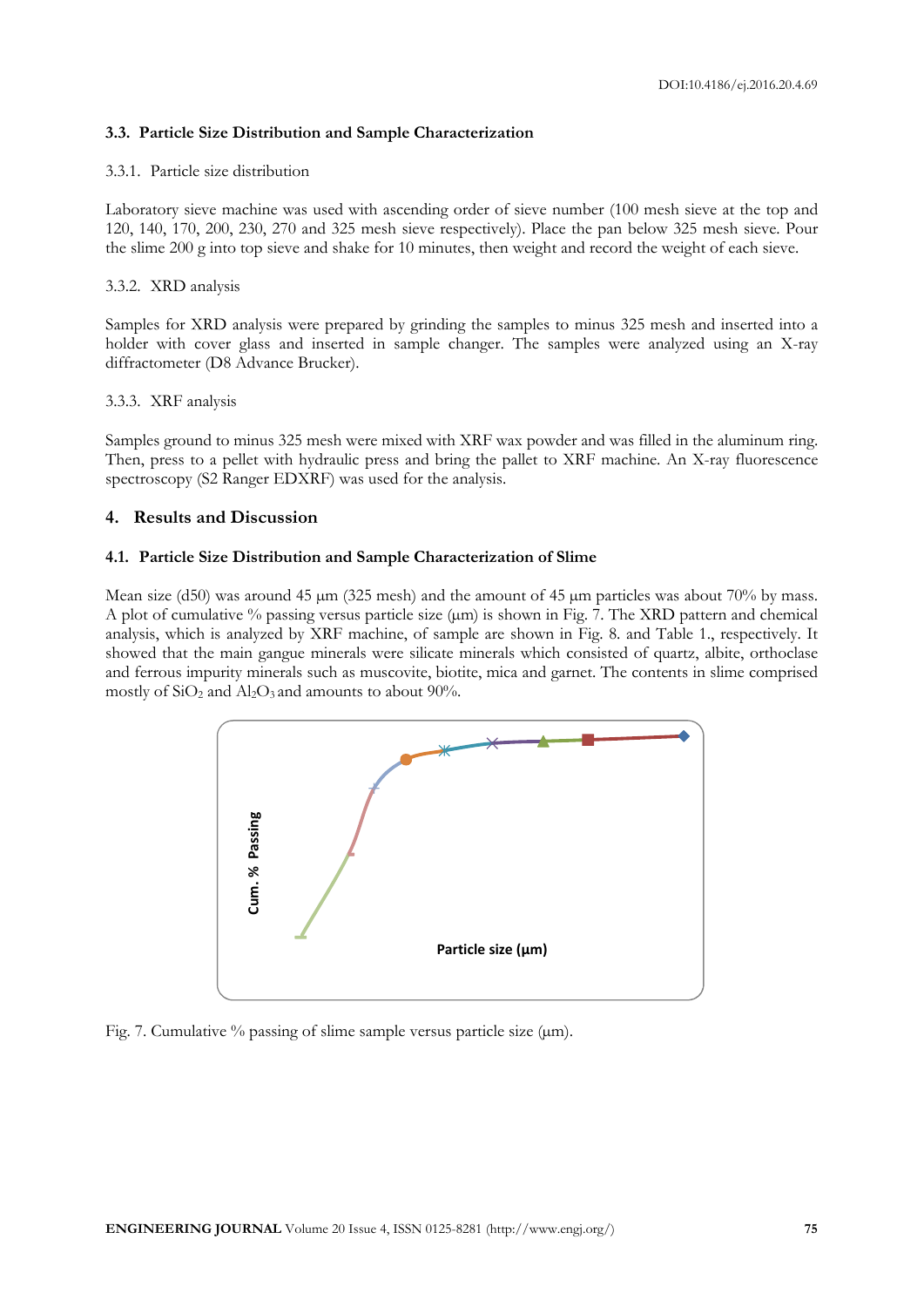

Fig. 8. XRD pattern on slime sample.

|  |  | Table 1. Chemical composition analysis of the slime sample. |  |  |  |
|--|--|-------------------------------------------------------------|--|--|--|
|  |  |                                                             |  |  |  |

| Chemical composition $(\%)$ |       |                                |      |     |      |               |                 |  |  |
|-----------------------------|-------|--------------------------------|------|-----|------|---------------|-----------------|--|--|
| SiO2                        | Al2O3 | Fe <sub>2</sub> O <sub>3</sub> |      | CaC | MgO  | K2O           | Na <sub>2</sub> |  |  |
| 72.53                       | 15.70 | 1.56                           | 0.16 | .40 | 0.07 | $4.8^{\circ}$ | 4.38            |  |  |

#### **4.2. Magnetic Separation Process of Slime**

After magnetic separation process, the slime concentrate consisted the most of albite, orthoclase and quartz with XRF analysis as shown in Table 2. It showed that the slime has very high grading of SiO<sub>2</sub> that is remain unsuitable for commercial specification at a yield of slime approximately 35%. Thus, this slime could be upgraded by flotation technique.

Table 2. Chemical composition analysis of the slime sample after magnetic separation process.

| Chemical composition $\binom{0}{0}$ |                         |                                |                  |      |          |                          |                   |  |  |
|-------------------------------------|-------------------------|--------------------------------|------------------|------|----------|--------------------------|-------------------|--|--|
| SiO <sub>2</sub>                    | $\text{Al}_2\text{O}_3$ | Fe <sub>2</sub> O <sub>3</sub> | TiO <sub>2</sub> | CaC  | MgC      | $\mathbf{N}_2\mathbf{U}$ | Na <sub>2</sub> C |  |  |
| 74.43                               | 515<br>1 J . 1 J        |                                | .04              | 0.43 | $0.01\,$ |                          | 4.75              |  |  |

#### **4.3. Froth Flotation**

Since feldspar can be separated from quartz-feldspar mixture by froth flotation. At the best selectivity which is acidic solutions with amine as collector and hydrofluoric acid as a modifier [12]. Upgrading slime by froth flotation in order to separate feldspar and quartz is elaborated in varied pH conditions and quantity of collector. In acid condition, floated product rather sticks with bubble. At pH 2 color of floated product is orange and sink product is white. In base condition, floated product is less stick with bubble. At pH 10, color of floating product and sinking product is lightly orange. The results showed that during pH 3 and pH 12, quartz and feldspar cannot be separated, while atpH 2, quartz and feldspar can be separated. Because the zero point of charge (ZPC) of quartz is at pH 2 and feldsparstill remains negative charge at pH 2 as shown in Fig. 9 [13]. Thus, at this pH is optimum condition for separation. Amount of collector can affect the separation. The optimum amount of collector is 140 - 180 mL as shown in Table. 3. And the chemical component of floated product and sink product is shown in Table 4. That is suitable for ceramic industry.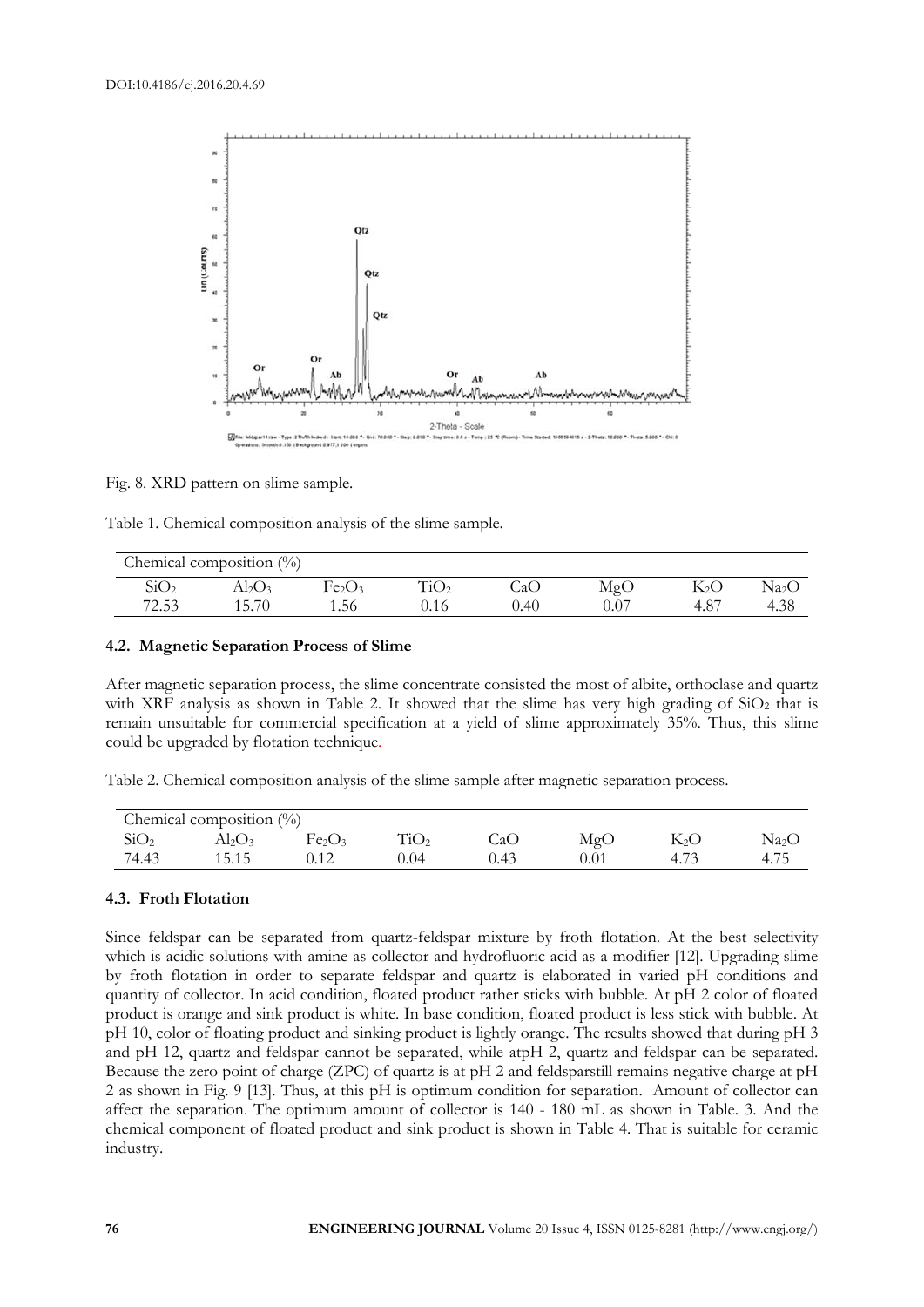| pH 2 (used HF around 400 mL) |           |          |           |               |  |  |  |  |  |
|------------------------------|-----------|----------|-----------|---------------|--|--|--|--|--|
| $A-TD$ (mL)                  | % Floated | $%$ Sink | $\%$ Loss | Ratio $(F/S)$ |  |  |  |  |  |
| 20                           | 26.3      | 69.0     | 4.7       | 0.38          |  |  |  |  |  |
| 40                           | 35.7      | 58.1     | 6.2       | 0.61          |  |  |  |  |  |
| 60                           | 37.7      | 56.8     | 5.5       | 0.66          |  |  |  |  |  |
| 80                           | 38.1      | 56.4     | 5.5       | 0.68          |  |  |  |  |  |
| 100                          | 62.9      | 34.4     | 3.3       | 1.81          |  |  |  |  |  |
| 120                          | 64.3      | 31.3     | 4.4       | 2.05          |  |  |  |  |  |
| 140                          | 69.7      | 24.8     | 5.5       | 2.81          |  |  |  |  |  |
| 160                          | 69.2      | 24.9     | 5.9       | 2.78          |  |  |  |  |  |
| 180                          | 69.2      | 24.4     | 6.4       | 2.84          |  |  |  |  |  |
| 200                          | 71.2      | 23.7     | 5.1       | 3.00          |  |  |  |  |  |

Table 3. The result of flotation test at pH 2.

Table 4. Chemical component analysis of floating and sinking product of slime sample in test at pH 2 with 60, 100, 140 and 180 mL. of A-TD.

| Chemical component $\frac{0}{0}$ at pH 2 |                  |               |                                |                  |      |       |            |                   |  |  |
|------------------------------------------|------------------|---------------|--------------------------------|------------------|------|-------|------------|-------------------|--|--|
| $A-TD$ (mL)                              | SiO <sub>2</sub> | $\rm Al_2O_3$ | Fe <sub>2</sub> O <sub>3</sub> | TiO <sub>2</sub> | CaO  | MgO   | $\rm K_2O$ | Na <sub>2</sub> O |  |  |
| Floated product                          |                  |               |                                |                  |      |       |            |                   |  |  |
| 60                                       | 67.18            | 18.86         | 0.12                           | 0.02             | 0.48 | 0.008 | 7.43       | 5.90              |  |  |
| 100                                      | 67.38            | 18.69         | 0.12                           | 0.02             | 0.48 | 0.008 | 7.41       | 5.90              |  |  |
| 140                                      | 67.82            | 18.54         | 0.14                           | 0.03             | 0.52 | 0.006 | 6.88       | 6.07              |  |  |
| 180                                      | 67.86            | 18.54         | 0.19                           | 0.02             | 0.51 | 0.008 | 6.77       | 6.10              |  |  |
| Sink product                             |                  |               |                                |                  |      |       |            |                   |  |  |
| 60                                       | 90.91            | 6.86          | 0.16                           | 0.02             | 0.42 | 0.013 | 1.37       | 0.25              |  |  |
| 100                                      | 90.83            | 7.10          | 0.17                           | 0.05             | 0.90 | 0.013 | 0.61       | 0.33              |  |  |
| 140                                      | 99.40            | 0.23          | 0.13                           | 0.01             | 0.14 | 0.009 | 0.06       | 0.02              |  |  |
| 180                                      | 99.36            | 0.30          | 0.13                           | 0.01             | 0.09 | 0.008 | 0.08       | 0.02              |  |  |



Fig. 9. Zeta-potential of quartz and feldspar.

# **5. Conclusions**

The study of recovery slime waste from feldspar flotation plant, after magnetic separation process and froth flotation process, experimental study indicated that product specification could be upgraded to ceramic industry. It is suggested that Hydrofluoric acid (HF) should be used as a pH modifier, and adjusted to pH 2 While, A-TD is a collector. Approximately 140,000 mL per ton feed led to yield of 69.7%, and provided feldspar concentrates assaying 67.82% SiO2, 18.54% Al2O3, 0.14% Fe2O3, 0.03% TiO2, 0.52% CaO, 0.006% MgO, 6.88% K2O and 6.07% Na2O.